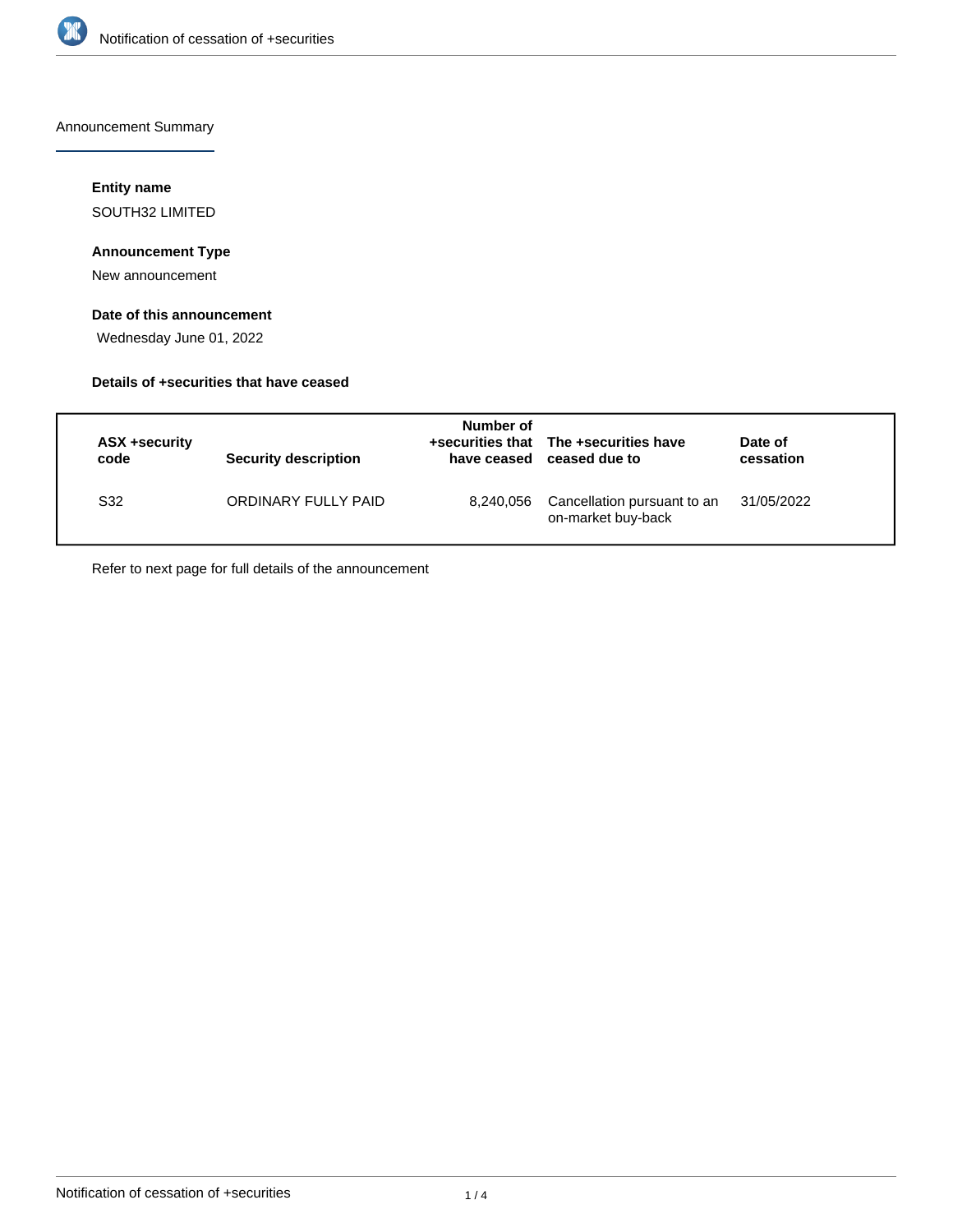

### Part 1 - Announcement Details

### **1.1 Name of +Entity**

SOUTH32 LIMITED

We (the entity named above) provide the following information about our issued capital.

### **1.2 Registered Number Type**

ACN

**Registration Number** 093732597

## **1.3 ASX issuer code**

S32

### **1.4 The announcement is**

New announcement

### **1.5 Date of this announcement**

1/6/2022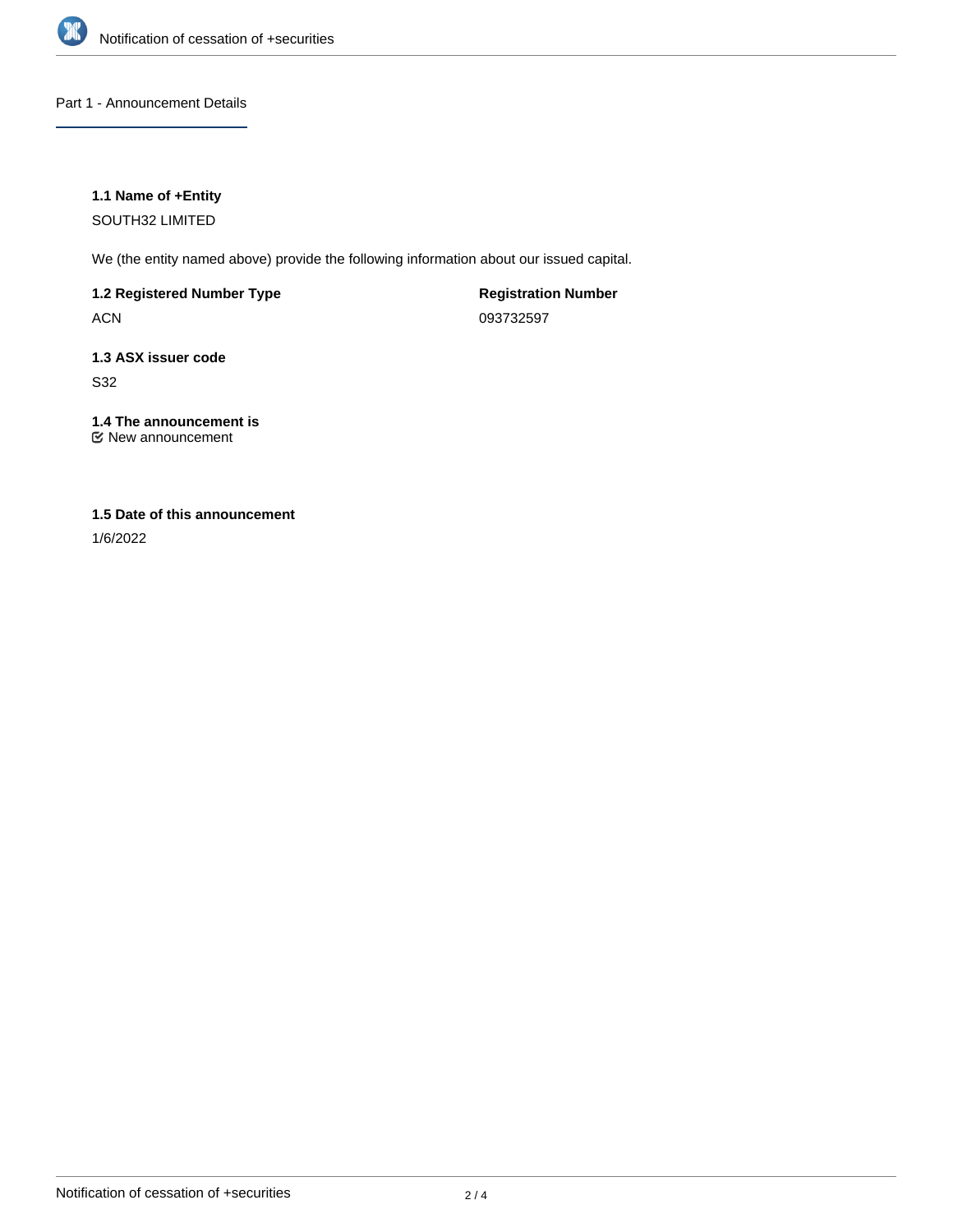

#### Part 2 - Details of +equity securities or +debt securities that have ceased

# **ASX +Security Code and Description** S32 : ORDINARY FULLY PAID **Quoted +equity securities or +debt securities that have ceased Number of securities that have ceased** 8,240,056 **Reason for cessation** Cancellation pursuant to an on-market buy-back **Date of cessation** 31/5/2022 **Is the entity paying any consideration for the cessation? In what currency is the consideration being paid?** AUD - Australian Dollar **Total consideration paid or payable for the securities** AUD 38,107,976.000000000000 **Any other information the entity wishes to notify to ASX about the cessation?** Yes